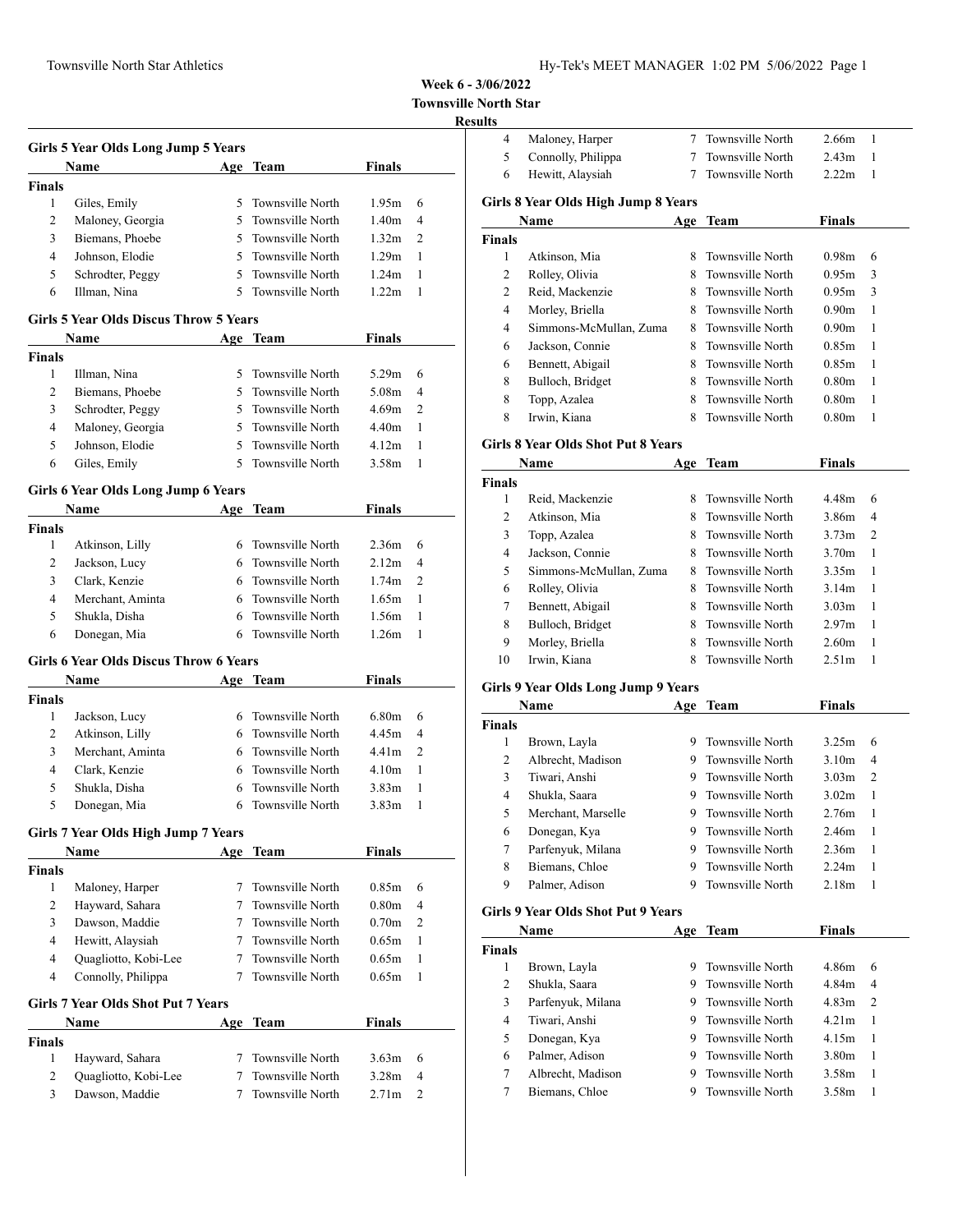|  | Hy-Tek's MEET MANAGER 1:02 PM 5/06/2022 Page 2 |  |  |  |
|--|------------------------------------------------|--|--|--|
|--|------------------------------------------------|--|--|--|

**Townsville North Star**

## **Results**

|                | Name                                      |     | Age Team                | Finals            |              |
|----------------|-------------------------------------------|-----|-------------------------|-------------------|--------------|
| 9              | Merchant, Marselle                        | 9   | Townsville North        | 3.52m             | 1            |
|                | Girls 10 Year Olds Long Jump 10 Years     |     |                         |                   |              |
|                | Name                                      |     | Age Team                | <b>Finals</b>     |              |
| Finals         |                                           |     |                         |                   |              |
| 1              | Piccinelli, Maddison                      |     | 10 Townsville North     | 3.21 <sub>m</sub> | 6            |
| 2              | Bennett, Sophie                           | 10  | Townsville North        | 3.07 <sub>m</sub> | 4            |
| 3              | Carey, Amelia                             |     | 10 Townsville North     | 3.02 <sub>m</sub> | 2            |
| $\overline{4}$ | Connolly, Harriet                         |     | 10 Townsville North     | 3.00 <sub>m</sub> | 1            |
| 5              | Bulloch, Bronte                           |     | 10 Townsville North     | 2.77m             | 1            |
| 6              | Burns, Layla                              | 10  | Townsville North        | 2.75m             | 1            |
|                | Girls 10 Year Olds Javelin Throw 10 Years |     |                         |                   |              |
|                | Name                                      |     | Age Team                | Finals            |              |
| Finals         |                                           |     |                         |                   |              |
| 1              | Bennett, Sophie                           | 10  | Townsville North        | 10.66m            | 6            |
| 2              | Flecker, Stella                           | 10  | Townsville North        | 10.02m            | 4            |
| 3              | Bulloch, Bronte                           | 10  | Townsville North        | 9.59m             | 2            |
| 4              | Burns, Layla                              | 10  | Townsville North        | 9.57m             | 1            |
| 5              | Piccinelli, Maddison                      |     | 10 Townsville North     | 9.25m             | 1            |
| 6              | Connolly, Harriet                         |     | 10 Townsville North     | 9.12 <sub>m</sub> | 1            |
|                |                                           |     |                         |                   |              |
|                | Girls 11 Year Olds High Jump 11 Years     |     |                         |                   |              |
|                | Name                                      |     | Age Team                | Finals            |              |
| <b>Finals</b>  |                                           |     |                         |                   |              |
| 1              | Pietrobon, Sienna                         | 11  | Townsville North        | 1.15m             | 6            |
| 2              | Brown, Vera                               | 11  | Townsville North        | 1.10 <sub>m</sub> | 3            |
| 2              | McCormack, Lilly                          | 11  | Townsville North        | 1.10 <sub>m</sub> | 3            |
| 4              | Cedric, Tayarna                           | 11  | Townsville North        | 1.05m             | 1            |
| 5              | Hewitt, Havani                            | 11  | Townsville North        | 0.95m             | 1            |
| 6              | Irwin, Alexis                             | 11  | Townsville North        | 0.90 <sub>m</sub> | 1            |
|                | Girls 11 Year Olds Discus Throw 11 Years  |     |                         |                   |              |
|                | Name                                      | Age | Team                    | <b>Finals</b>     |              |
| <b>Finals</b>  |                                           |     |                         |                   |              |
| 1              | McCormack, Lilly                          | 11  | Townsville North        | 13.99m            | 6            |
| 2              | Cedric, Tayarna                           | 11  | Townsville North        | 11.17m            | 4            |
| 3              | Brown, Vera                               | 11  | Townsville North        | 10.53m            | 2            |
| 4              | Irwin, Alexis                             | 11  | Townsville North        | 9.64m             | $\mathbf{1}$ |
| 5              | Pietrobon, Sienna                         | 11  | Townsville North        | 9.48m             | 1            |
| 6              | Hewitt, Havani                            | 11  | Townsville North        | 9.19 <sub>m</sub> | 1            |
| 7              | Otto, Mia                                 | 11  | <b>Townsville North</b> | 7.29m             | 1            |
|                | Girls 12 Year Olds Long Jump 12 Years     |     |                         |                   |              |
|                | Name                                      |     | Age Team                | <b>Finals</b>     |              |
| <b>Finals</b>  |                                           |     |                         |                   |              |
| 1              | Chester, Ruby                             | 12  | Townsville North        | 3.90 <sub>m</sub> | 6            |
| 2              | Hawking, Lylah                            | 12  | Townsville North        | 3.80m             | 4            |
| 3              | Johnson, Savana                           | 12  | Townsville North        | 3.67 <sub>m</sub> | 2            |
| $\overline{4}$ | Hughes, Rubee                             | 12  | Townsville North        | 3.17m             | 1            |
|                | Girls 12 Year Olds Shot Put 12 Years      |     |                         |                   |              |
|                | Name                                      | Age | Team                    | <b>Finals</b>     |              |
| <b>Finals</b>  |                                           |     |                         |                   |              |
| 1              | Chester, Ruby                             | 12  | Townsville North        | 8.85m             | 6            |
|                |                                           |     |                         |                   |              |

| աււծ                |                                              |        |                                            |                                        |        |  |
|---------------------|----------------------------------------------|--------|--------------------------------------------|----------------------------------------|--------|--|
| 2                   | Johnson, Savana                              | 12     | Townsville North                           | 8.06m                                  | 4      |  |
| 3                   | Hawking, Lylah                               | 12     | Townsville North                           | 5.99 <sub>m</sub>                      | 2      |  |
| 4                   | Hughes, Rubee                                | 12     | Townsville North                           | 4.05m                                  | 1      |  |
|                     | Girls 14 Year Olds Triple Jump 14 Years      |        |                                            |                                        |        |  |
|                     | Name                                         |        | Age Team                                   | Finals                                 |        |  |
| Finals              |                                              |        |                                            |                                        |        |  |
| 1                   | Dean, Willow                                 | 14     | Townsville North                           | 9.74m                                  | 6      |  |
| $\overline{c}$      | Thomas, Indiana                              | 14     | Townsville North                           | 9.20 <sub>m</sub>                      | 4      |  |
|                     |                                              |        |                                            |                                        |        |  |
|                     | Girls 14 Year Olds Discus Throw 14 Years     |        |                                            |                                        |        |  |
|                     | <b>Name</b>                                  |        | Age Team                                   | Finals                                 |        |  |
| Finals              |                                              |        |                                            |                                        |        |  |
| 1<br>$\overline{c}$ | Dean, Willow<br>Thomas, Indiana              |        | 14 Townsville North<br>14 Townsville North | 17.97m<br>10.86m                       | 6<br>4 |  |
|                     |                                              |        |                                            |                                        |        |  |
|                     | Girls 15 Year Olds Triple Jump 15 Years      |        |                                            |                                        |        |  |
|                     | Name                                         |        | Age Team                                   | Finals                                 |        |  |
| <b>Finals</b>       |                                              |        |                                            |                                        |        |  |
| 1                   | Geatches, Keyara                             | 15     | Townsville North                           | 7.75m                                  | 6      |  |
|                     | <b>Boys 5 Year Olds Long Jump 5 Years</b>    |        |                                            |                                        |        |  |
|                     | Name                                         |        | Age Team                                   | <b>Finals</b>                          |        |  |
| <b>Finals</b>       |                                              |        |                                            |                                        |        |  |
| 1                   | Murr, Hudson                                 | 5      | Townsville North                           | 1.45m                                  | 6      |  |
| 2                   | Gibson, Eathynn                              | 5.     | <b>Townsville North</b>                    | 0.83 <sub>m</sub>                      | 4      |  |
|                     |                                              |        |                                            |                                        |        |  |
|                     | <b>Boys 5 Year Olds Discus Throw 5 Years</b> |        |                                            |                                        |        |  |
|                     | Name                                         |        | Age Team                                   | Finals                                 |        |  |
| Finals<br>1         | Gibson, Eathynn                              | 5.     | Townsville North                           | 4.89m                                  | 6      |  |
| $\overline{c}$      | Murr, Hudson                                 | 5      | Townsville North                           | 4.26m                                  | 4      |  |
|                     |                                              |        |                                            |                                        |        |  |
|                     | <b>Boys 6 Year Olds Long Jump 6 Years</b>    |        |                                            |                                        |        |  |
|                     | Name                                         |        | Age Team                                   | <b>Finals</b>                          |        |  |
| Finals              |                                              |        |                                            |                                        |        |  |
| 1                   | Singh, Harshil                               |        | 6 Townsville North                         | 2.10 <sub>m</sub>                      | 6      |  |
| 2<br>3              | Parfenyuk, Jasper                            | 6<br>6 | Townsville North<br>Townsville North       | 2.08 <sub>m</sub><br>2.06 <sub>m</sub> | 4<br>2 |  |
| 4                   | De Lacy, Henry<br>Reid, Kailan               | 6      | Townsville North                           | 2.03m                                  | 1      |  |
| 5                   | Hayward, Jackson                             | 6      | Townsville North                           | 2.02 <sub>m</sub>                      | 1      |  |
| 6                   | Schwartz, Nicholas                           | 6      | Townsville North                           | 2.01m                                  | 1      |  |
| 7                   | Brown, Cooper                                | 6      | Townsville North                           | 1.97 <sub>m</sub>                      | 1      |  |
| 8                   | Moretto, Hudson                              | 6      | Townsville North                           | 1.96m                                  | 1      |  |
| 9                   | Singh, Hitansh                               | 6      | Townsville North                           | 1.86m                                  | 1      |  |
| 10                  | Piccinelli, Spencer                          | 6      | Townsville North                           | 1.84m                                  | 1      |  |
| 11                  | Dash, Sanay                                  | 6      | Townsville North                           | 1.83m                                  | 1      |  |
| 12                  | Oke, Archie                                  | 6      | <b>Townsville North</b>                    | 1.53m                                  | 1      |  |
|                     |                                              |        |                                            |                                        |        |  |
|                     | <b>Boys 6 Year Olds Discus Throw 6 Years</b> |        |                                            |                                        |        |  |
|                     | Name                                         |        | Age Team                                   | <b>Finals</b>                          |        |  |
| <b>Finals</b>       |                                              |        |                                            |                                        |        |  |
| 1                   | Piccinelli, Spencer                          | 6<br>6 | Townsville North                           | 8.28m                                  | 6      |  |
| 2<br>3              | Dash, Sanay                                  |        | Townsville North                           | 8.20m                                  | 4      |  |
|                     |                                              |        |                                            |                                        |        |  |
|                     | Reid, Kailan                                 | 6      | Townsville North                           | 7.90m                                  | 2      |  |
| 4<br>5              | Schwartz, Nicholas<br>Hayward, Jackson       | 6<br>6 | Townsville North<br>Townsville North       | 7.31m<br>6.76m                         | 1<br>1 |  |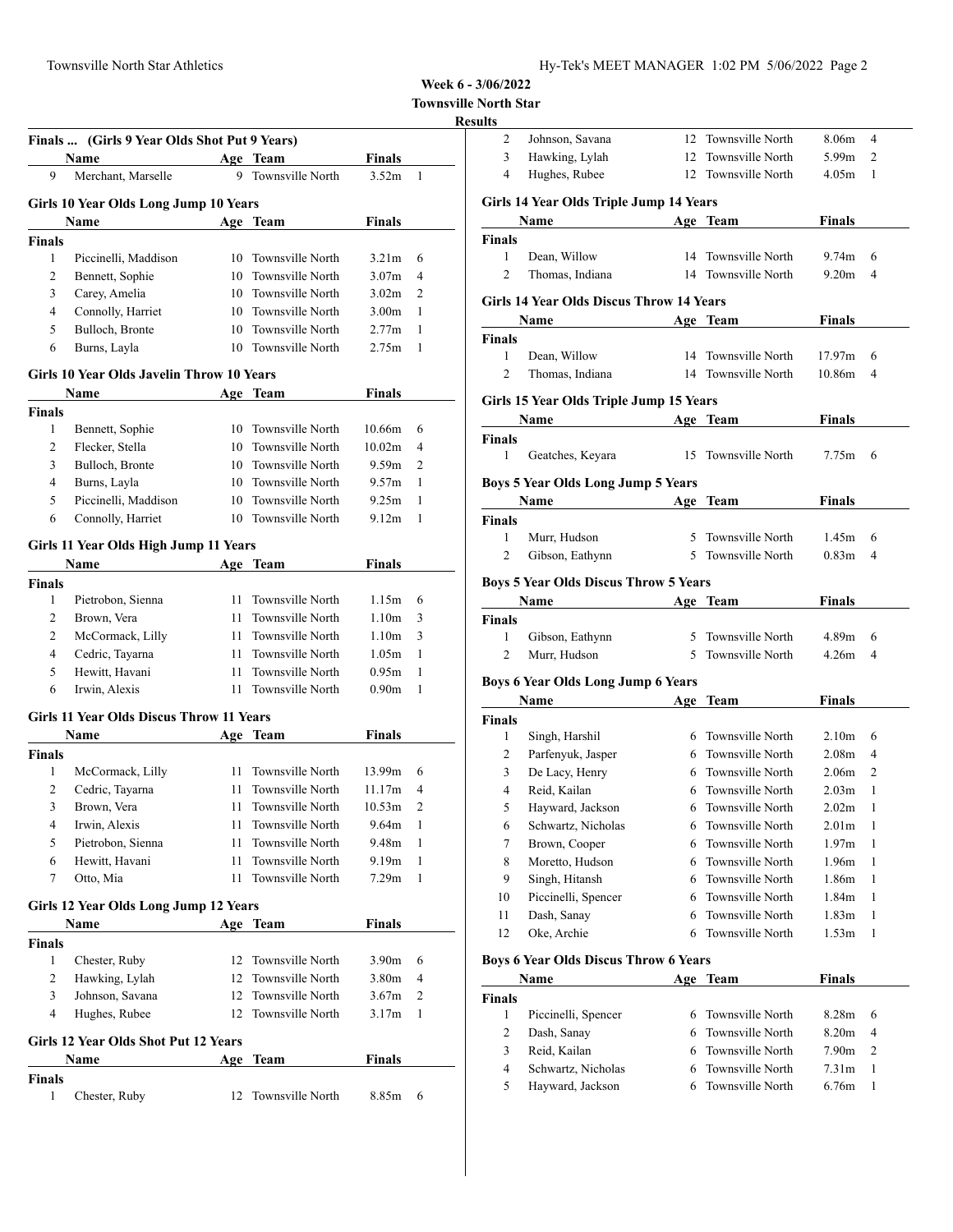**Townsville North Star**

# **Results**

|               | Finals  (Boys 6 Year Olds Discus Throw 6 Years) |                   |                         |                   |                         |
|---------------|-------------------------------------------------|-------------------|-------------------------|-------------------|-------------------------|
|               | Name                                            |                   | Age Team                | <b>Finals</b>     |                         |
| 6             | Moretto, Hudson                                 | 6                 | Townsville North        | 6.20 <sub>m</sub> | 1                       |
| 7             | Oke, Archie                                     | 6                 | Townsville North        | 5.98m             | 1                       |
| 8             | De Lacy, Henry                                  | 6                 | <b>Townsville North</b> | 5.04 <sub>m</sub> | 1                       |
| 9             | Parfenyuk, Jasper                               | 6                 | Townsville North        | 4.72m             | 1                       |
| 10            | Singh, Hitansh                                  | 6                 | Townsville North        | 4.70m             | 1                       |
| 11            | Singh, Harshil                                  | 6                 | Townsville North        | 3.85m             | 1                       |
| 12            | Brown, Cooper                                   | 6                 | Townsville North        | 3.02m             | 1                       |
| ---           | Whiting, Flynn                                  | 6                 | <b>Townsville North</b> | <b>FOUL</b>       |                         |
|               | <b>Boys 7 Year Olds High Jump 7 Years</b>       |                   |                         |                   |                         |
|               | Name                                            | Age               | Team                    | <b>Finals</b>     |                         |
| <b>Finals</b> |                                                 |                   |                         |                   |                         |
| 1             | Giles, Harrison                                 | $7^{\circ}$       | Townsville North        | 0.90m             | 6                       |
| 2             | Tiwari, Advik                                   | 7                 | Townsville North        | 0.80 <sub>m</sub> | 4                       |
| 3             | Otto, Jayden                                    | 7                 | Townsville North        | 0.74 <sub>m</sub> | 2                       |
| 4             | Blum, Mikey                                     | $7^{\circ}$       | Townsville North        | 0.68 <sub>m</sub> | 1                       |
| 5             | Illman, Leo                                     | $7^{\circ}$       | Townsville North        | 0.65m             | 1                       |
| 6             | Phillips, James                                 | $7^{\circ}$       | Townsville North        | 0.60m             | 1                       |
| 6             | Moran, Marcus                                   | 7                 | <b>Townsville North</b> | 0.60m             | 1                       |
| ---           | Cleaver, Jesse                                  | 7                 | Townsville North        | NΗ                |                         |
|               | <b>Boys 7 Year Olds Shot Put 7 Years</b>        |                   |                         |                   |                         |
|               | Name                                            |                   | Age Team                | Finals            |                         |
| <b>Finals</b> |                                                 |                   |                         |                   |                         |
| 1             | Blum, Mikey                                     | $7^{\circ}$       | Townsville North        | 3.84m             | 6                       |
| 2             | Moran, Marcus                                   | $7\phantom{.000}$ | Townsville North        | 3.83 <sub>m</sub> | 4                       |
| 3             | Otto, Jayden                                    | $7\phantom{.000}$ | Townsville North        | 3.65m             | $\overline{2}$          |
| 4             | Tiwari, Advik                                   | 7                 | Townsville North        | 3.15m             | 1                       |
| 5             | Giles, Harrison                                 | $\tau$            | Townsville North        | 3.11m             | 1                       |
| 6             | Illman, Leo                                     | $7^{\circ}$       | Townsville North        | 2.90m             | 1                       |
| 7             | Phillips, James                                 | $7^{\circ}$       | Townsville North        | 2.49m             | 1                       |
| 8             | Cleaver, Jesse                                  | 7                 | Townsville North        | 1.38m             | 1                       |
|               | <b>Boys 8 Year Olds High Jump 8 Years</b>       |                   |                         |                   |                         |
|               | Name                                            | Age               | Team                    | <b>Finals</b>     |                         |
| Finals        |                                                 |                   |                         |                   |                         |
| 1             | Pietrobon, Luca                                 | 8.                | Townsville North        | 0.95m             | 6                       |
| 2             | Makowski, Christopher                           | 8                 | Townsville North        | 0.90 <sub>m</sub> | 4                       |
| 3             | Flecker, Harvey                                 | 8                 | Townsville North        | 0.80 <sub>m</sub> | $\overline{\mathbf{c}}$ |
| 4             | Schrodter, Huxley                               | 8                 | Townsville North        | 0.70 <sub>m</sub> | 1                       |
|               |                                                 |                   |                         |                   |                         |
|               | <b>Boys 8 Year Olds Shot Put 8 Years</b>        |                   |                         |                   |                         |
| <b>Finals</b> | Name                                            | Age               | <b>Team</b>             | <b>Finals</b>     |                         |
| 1             | Pietrobon, Luca                                 | 8.                | Townsville North        | 5.43 <sub>m</sub> | 6                       |
| 2             | Flecker, Harvey                                 | 8                 | Townsville North        | 4.96m             | 4                       |
|               |                                                 |                   | Townsville North        |                   |                         |
| 3<br>4        | Makowski, Christopher                           | 8                 | Townsville North        | 4.50m             | 2                       |
|               | Schrodter, Huxley                               | 8                 |                         | 3.39m             | 1                       |
|               | Boys 9 Year Olds Long Jump 9 Years              |                   |                         |                   |                         |
|               | Name                                            |                   | Age Team                | Finals            |                         |
| Finals        |                                                 |                   |                         |                   |                         |
| 1             | Payne, Bronson                                  | 9.                | Townsville North        | 3.15m             | 6                       |
| 2             | McCormack, Joseph                               | 9.                | Townsville North        | 2.97m             | 4                       |
| 3             | Moran, Brody                                    | 9.                | Townsville North        | 2.76m             | 2                       |

| 4              | White, Henry                                    | 9  | Townsville North    | 2.64m             | 1 |
|----------------|-------------------------------------------------|----|---------------------|-------------------|---|
|                | <b>Boys 9 Year Olds Shot Put 9 Years</b>        |    |                     |                   |   |
|                | Name                                            |    | Age Team            | Finals            |   |
| Finals         |                                                 |    |                     |                   |   |
| 1              | Payne, Bronson                                  | 9  | Townsville North    | 5.49m             | 6 |
| 2              | McCormack, Joseph                               | 9  | Townsville North    | 4.13m             | 4 |
| 3              | Moran, Brody                                    | 9  | Townsville North    | 4.05m             | 2 |
| 4              | White, Henry                                    | 9  | Townsville North    | 3.68m             | 1 |
|                |                                                 |    |                     |                   |   |
|                | <b>Boys 10 Year Olds Long Jump 10 Years</b>     |    |                     |                   |   |
|                | Name                                            |    | Age Team            | Finals            |   |
| Finals<br>1    | Makowski, Ryan                                  |    | 10 Townsville North | 3.64m             | 6 |
| $\overline{c}$ | Cleaver, Chase                                  | 10 | Townsville North    | 2.50 <sub>m</sub> | 4 |
| 3              | Phillips, Jordan                                | 10 | Townsville North    | 2.02 <sub>m</sub> | 2 |
|                |                                                 |    |                     |                   |   |
|                | <b>Boys 10 Year Olds Javelin Throw 10 Years</b> |    |                     |                   |   |
|                | Name                                            |    | Age Team            | <b>Finals</b>     |   |
| <b>Finals</b>  |                                                 |    |                     |                   |   |
| 1              | Makowski, Ryan                                  | 10 | Townsville North    | 13.23m            | 6 |
| $\overline{2}$ | Cleaver, Chase                                  |    | 10 Townsville North | 9.30 <sub>m</sub> | 4 |
| 3              | Stallard, Darcy                                 | 10 | Townsville North    | 6.19 <sub>m</sub> | 2 |
| 4              | Phillips, Jordan                                | 10 | Townsville North    | 6.10 <sub>m</sub> | 1 |
|                | Boys 11 Year Olds High Jump 11 Years            |    |                     |                   |   |
|                | Name                                            |    | Age Team            | Finals            |   |
| Finals         |                                                 |    |                     |                   |   |
| 1              | Simpson, Riley                                  | 11 | Townsville North    | 1.15m             | 6 |
| 2              | Moran, Izac                                     | 11 | Townsville North    | 1.10 <sub>m</sub> | 3 |
| 2              | Sareen, Navya                                   | 11 | Townsville North    | 1.10 <sub>m</sub> | 3 |
| 4              | Dodsworth, Vinnie                               | 11 | Townsville North    | 1.00 <sub>m</sub> | 1 |
| 5              | White, Zachary                                  | 11 | Townsville North    | 0.90 <sub>m</sub> | 1 |
| ---            | Walsh, Cooper                                   | 11 | Townsville North    | ΝH                |   |
|                | <b>Boys 11 Year Olds Discus Throw 11 Years</b>  |    |                     |                   |   |
|                | Name                                            |    | Age Team            | <b>Finals</b>     |   |
| Finals         |                                                 |    |                     |                   |   |
| 1              | Moran, Izac                                     | 11 | Townsville North    | 14.41m            | 6 |
| 2              | Walsh, Cooper                                   | 11 | Townsville North    | 13.09m            | 4 |
| 3              | Simpson, Riley                                  | 11 | Townsville North    | 12.81m            | 2 |
| 4              | Dodsworth, Vinnie                               | 11 | Townsville North    | 11.81m            | 1 |
| ---            | White, Zachary                                  | 11 | Townsville North    | FOUL              |   |
|                | Boys 12 Year Olds Long Jump 12 Years            |    |                     |                   |   |
|                | Name                                            |    | Age Team            | Finals            |   |
| Finals         |                                                 |    |                     |                   |   |
| 1              | Walters, Kolby                                  | 12 | Townsville North    | 3.97m             | 6 |
| 2              | Daykin, Flinn                                   | 12 | Townsville North    | 3.89 <sub>m</sub> | 4 |
|                |                                                 |    |                     |                   |   |
|                | <b>Boys 12 Year Olds Shot Put 12 Years</b>      |    |                     |                   |   |
|                | Name                                            |    | Age Team            | Finals            |   |
| Finals         |                                                 |    |                     |                   |   |
| 1              | Daykin, Flinn                                   | 12 | Townsville North    | 5.59m             | 6 |
|                |                                                 |    |                     |                   |   |
|                |                                                 |    |                     |                   |   |
|                |                                                 |    |                     |                   |   |